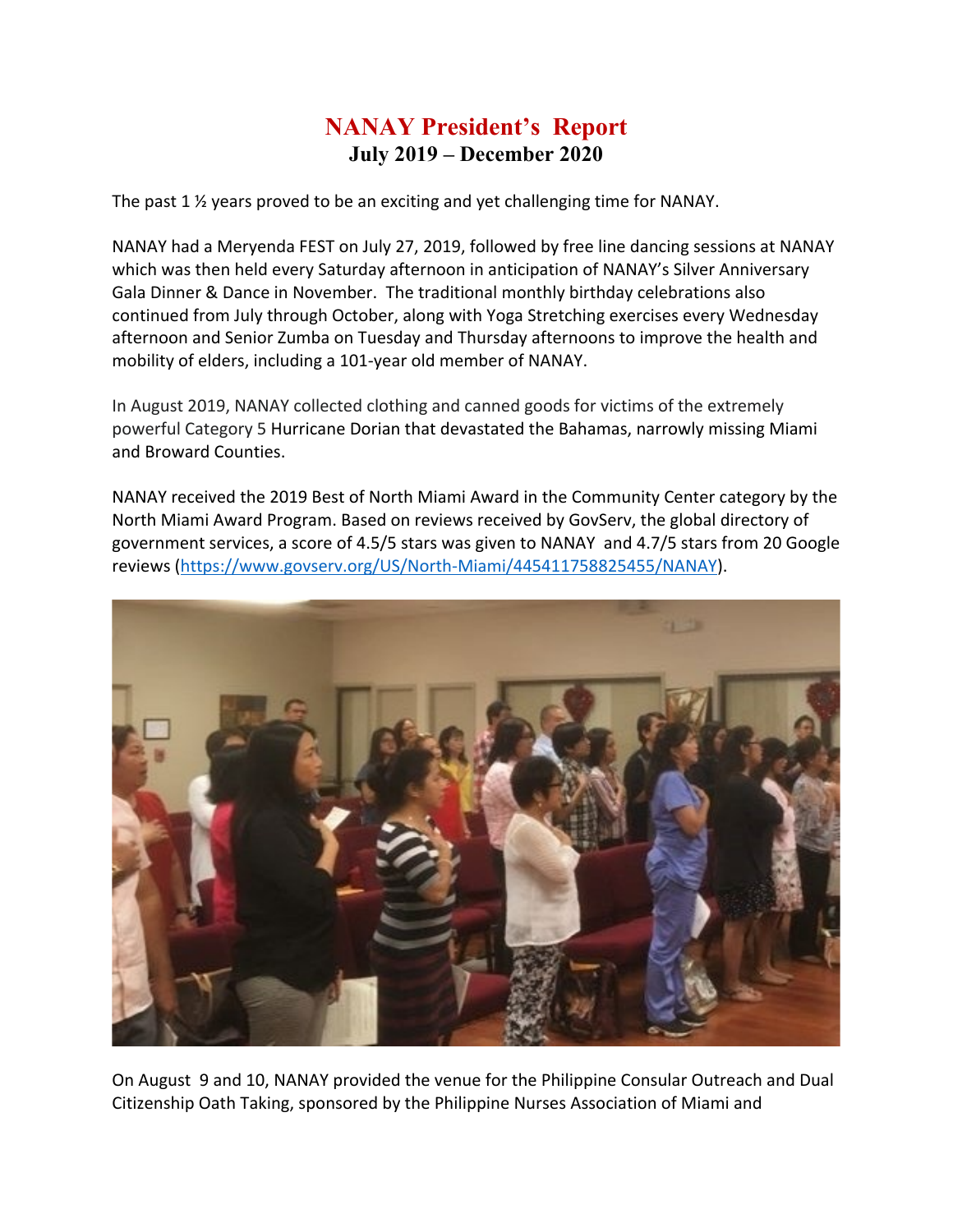Southeast Florida. On September 3, a tax-deductible donation of \$50,000 was received from the Acenas Foundation to help NANAY partially address its financial obligation with IRS. Additional Meryenda FEST events were held on August 31, September 7 and October 26 featuring popular Filipino delicacies while also promoting the Anniversary Gala.



The much anticipated 25<sup>th</sup> Anniversary Gala was held at Signature Gardens in Davie, Florida and was attended by more than 250 guests who were entertained by David DiMuzio's magnificent song performance and juggling acts. Guests included the Honorary Consul Henry Howard who received the Man of the Year Award, the Bruce founders of NANAY, and members of Kasadya sa Surallah International/USA Group. A Proclamation from Miami-Dade County was presented by

Joshua Ho, Program Director of the Asian American Advisory Board. A \$20,000 donation from Florida Minority Community Reinvestment Coalition (FMCRC) was also announced during the event.

On November 15, NANAY was honored by a brief visit from Jose Victor Chan-Gonzaga (Philippine Minister of Economic Affairs) and Eliza Lucido (Senior Overseas Labor Officer) to discuss what NANAY could do to further help our community and schedule future seminars on Financial Security and Labor Laws for Overseas Foreign Workers (OFWs). A Thanksgiving celebration was then held at the Center with Pastor Joseph Jimenez of Point of Grace International Ministries leading the Thanksgiving devotional service.

More than 50 elders and guests received their gifts during NANAY's Christmas celebration on December 21, 2019. Two books entitled "Memory Loss and Aging" and "STIGMA: The Many Faces of Mental Disorder", were published for those who were having Senior Moments or struggling with depression, made available at AMAZON in Kindle and Printed versions.



 On January 15, 2020, an enlightening talk on the 6 Causes of Culture Shock was given by Lutie Lee, a renowned author, based on 4 years of her research on Americanized Youth and their immigrant parents.

On January 21, 2020, NANAY received a total of \$1300 restricted contribution which was then sent to its affiliate, the Advocates for Children and Elders-International Philippines (ACEIPI), to provide for the essential needs of 600